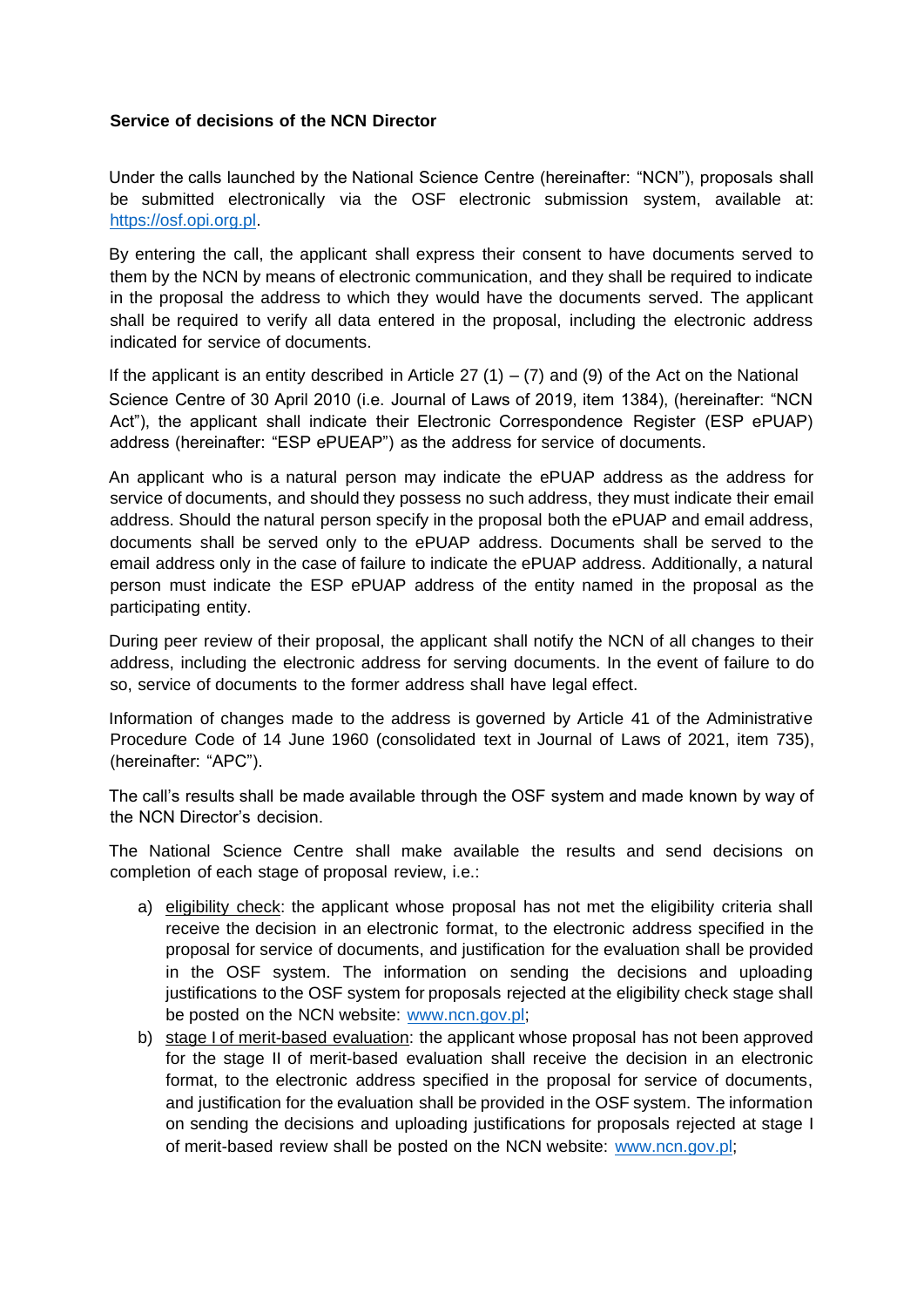c) stage II of merit-based review: the applicant whose proposal has been admitted to stage II of merit-based evaluation shall receive the decision to award or refuse funding, in an electronic format, to the electronic address specified in the proposal for service of documents, and justification for the evaluation shall be provided in the OSF system. The information on sending the decisions and uploading justifications for proposals recommended and not recommended for funding shall be posted on the NCN website: [www.ncn.gov.pl.](http://www.ncn.gov.pl/) Additionally, a list of proposals recommended for funding shall be published on the NCN website [www.ncn.gov.pl.](http://www.ncn.gov.pl/) 

Decisions of the NCN Director shall be served to the applicant. Moreover, if the applicant is an entity described in Article 27 (1) – (7) and (9) of the NCN Act, the **funding decisions** of the NCN Director shall be additionally communicated to the principal investigator and, if the applicant is a natural person, also to the participating entity named in the proposal.

The decisions of the NCN Director shall be served to the applicant in an electronic format, to the electronic address specified in the proposal. The decisions of the NCN Director shall bear an electronic signature in PAdES format.

Service of decisions shall be dependent on the applicant's legal status.

If the applicant is an entity described in Article 27  $(1) - (7)$  and (9) of the NCN Act, the decision of the NCN Director shall be served only to their ESP ePUAP address specified in the proposal. If the applicant/ participating entity has been authorized as a public entity, the decisions shall be sent in an Official Confirmation of Submission (*Urzędowe Poświadczenie Przedłożenia*, hereinafter: "UPP"). If the applicant/ participating entity has not been authorized as a public entity, the decisions shall be sent in an Official Confirmation of Service (*Urzędowe Poświadczenie Doręczenia*, hereinafter: "UPD"). **The duty to check the ePUAP mailbox lies with the applicant.** 

In the event that the applicant has received the justification of their proposal's evaluation in the OSF system but has not received the decision, it is recommended to check whether the ESP ePUAP address specified in the proposal is correct or contact the NCN Program Officer in charge of the proposal specified in the OSF system.

Should an applicant who is a natural person indicate an ePUAP address in the proposal, the decision shall be sent to that address. Should an applicant who is a natural person fail to indicate the ePUAP address, the service of decisions shall be carried out by means of sending – to their email address – information containing an electronic address from which the NCN Director's decision may be downloaded. The information shall be sent from the address: ewnioski@ncn.gov.pl. In order to download the decision, click on the link in your email and proceed according to the message that will pop up.

If the applicant is a natural person and has access to the justification for the evaluation of the proposal in the OSF system but has not received an email with the link to download the decision, they should check their spam folder for an email from the aforementioned eaddress, check if their e-mail address in the proposal is correct or contact the NCN Program Officer in charge of the proposal specified in the OSF system. **The duty to check the ePUAP mailbox/ e-mail address lies with the applicant.** 

The decisions sent to the **applicant authorised as a public entity** to their ESP (ePUAP) address shall be deemed served once the NCN has received a UPP, which shall be issued automatically once the document has been served to the ESP ePUAP address of the applicant/ participating entity and shall not require any action on the part of the employees of the NCN.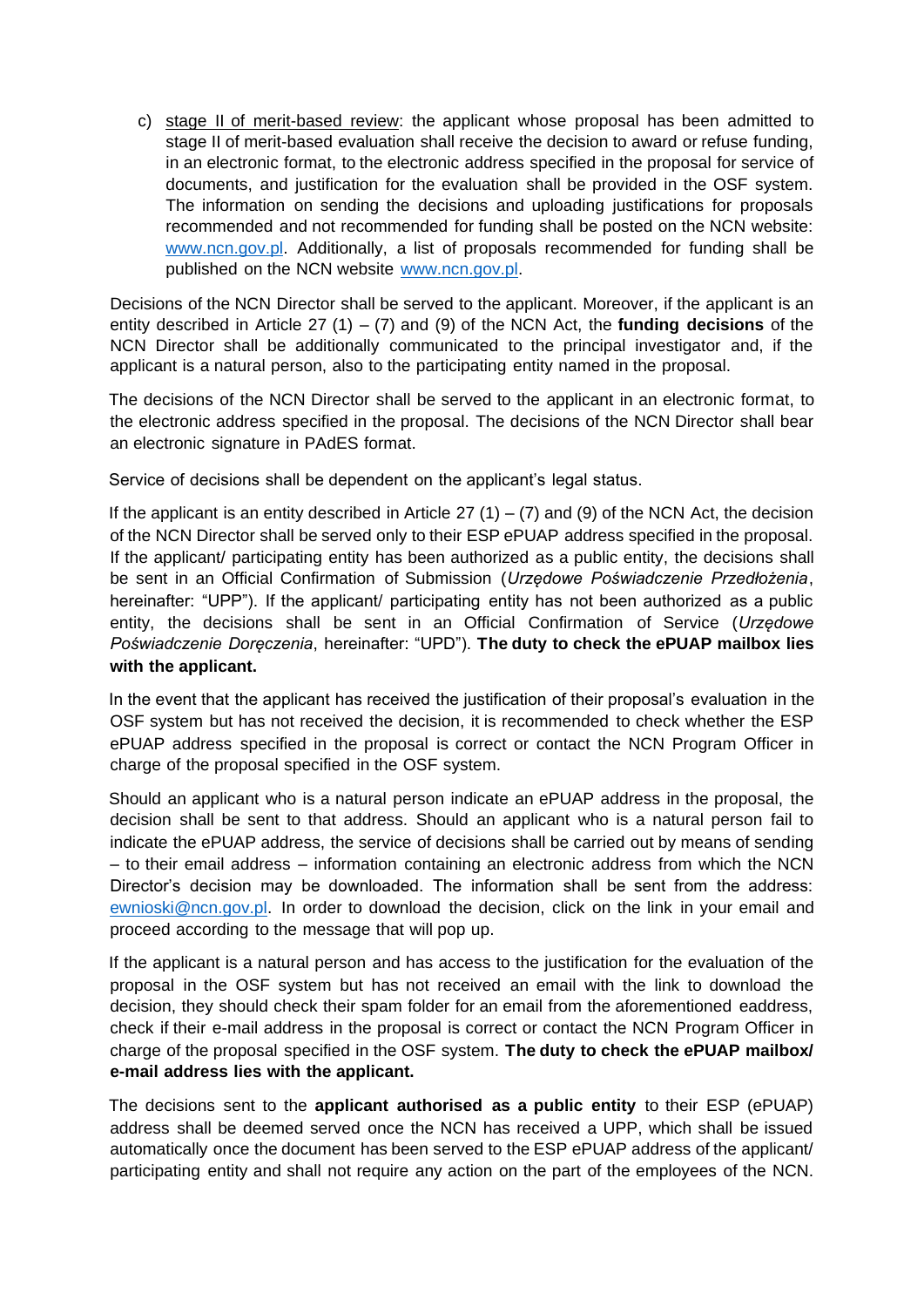A UPP shall only be issued automatically when the ESP address of the applicant / participating entity is assigned to a public entity. The date of receipt of the UPP shall be deemed as the date of effective service of the decision.

Applicants/ participating entities **not authorized as public entities** are required to sign and return an acknowledgement of receipt. In order to have a UPD issued, one should login to the ESP ePUAP address specified in the proposal, receive the message from the National Science Centre, and sign and return the UPD to the National Science Centre. After the UPD has been returned one may peruse the text of the decision. The date of receipt of the UPD by the NCN shall be deemed as the date of effective service of the decision.

The decision shall be sent to the ePUAP address or e-mail address of the **natural person who the applicant** specified in the proposal. The decision shall be deemed effectively served on the date the UPD was returned to the NCN or the decision was downloaded from the link sent to the email address specified in the proposal.

Should the applicant fail to download the decision in an electronic format within 7 days of the date on which the original decision was sent, the applicant shall be notified again that he/she may download the decision.

If a UPP or UPD has not been received, or the decision in an electronic format sent to the eemail address has not been downloaded, or a wrong ESP ePUAP address or email address has been specified, the decision of the NCN Director shall be deemed effectively served after the expiry of 14 days of the date on which the original decision was sent.

The NCN shall provide the recipient of the decision at the latter's request, for a period of at least 3 months from the date of finding it served, with access to the decision in an electronic format, information on the date on which the decision was found served and the dates on which notices to that effect were sent.

In addition, on the date of sending the decisions, information shall be posted on the NCN website on the results of each stage of the review of proposals and the availability of justifications in the OSF system.

## **Decision of the NCN Director Becoming Final and Legally Binding**

The deadline for appealing against the Decision of the NCN Director shall be counted from the date of effective service thereof to the applicant .

Decisions that cannot be appealed against in the administrative proceedings and requests for reconsideration of the case are final.

Final decisions that cannot be appealed against are legally binding.

## **Appealing against Decisions of the NCN Director**

Pursuant to Article 33 (2) of the NCN Act, in the event of a breach of the call procedure or other formal infringements, the applicant may appeal against the decision of the NCN Director with the Committee of Appeals of the NCN Council with its registered office at ul.

Twardowskiego 16, 31-312 Kraków. The appeal must be lodged within 14 days of the date of effective service of the decision, i.e. receipt of the UPP or UPD by the National Science Centre